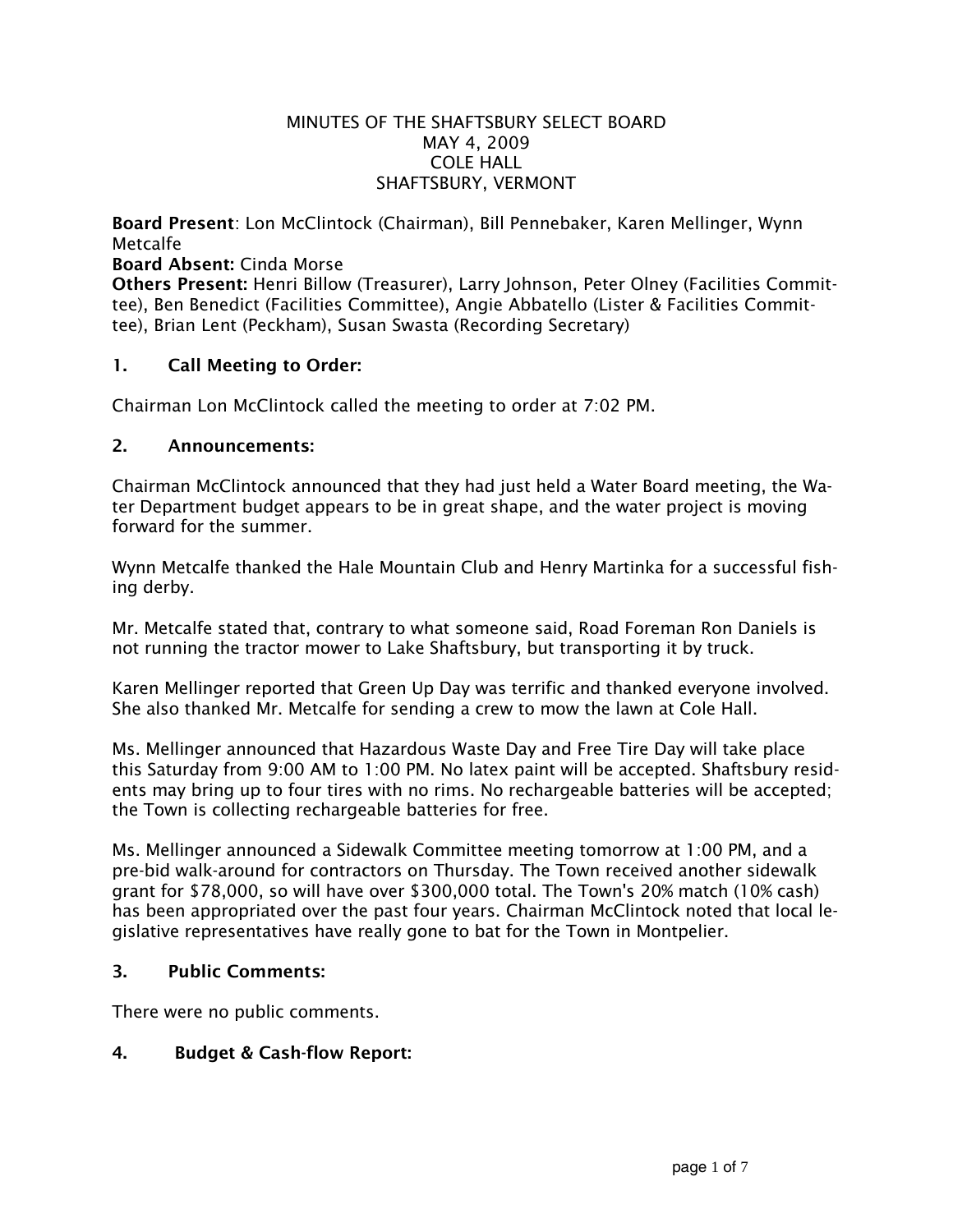Chairman McClintock stated that Cinda Morse and Treasurer Henri Billow had worked together on the report. Cash on hand is \$102,051.41. Tax Collector Mert Snow anticipates collecting another \$46,000 by the end of the fiscal year. Ms. Morse recommends that they adjust total revenues to \$158,000, given that money from the Howard Park Fund and \$1147 related to a mower will not be coming in. She suggests that all Town Departments be placed on a spending freeze, and have expenditures approved by the Board.

Chairman McClintock said that it seems like a lot of hard work has paid off. Ms. Mellinger stated that caution still needs to be observed by department heads. But they may be able to pay off last year's \$18,000 deficit and still come out \$2,000-\$3,000 to the good.

Chairman McClintock stated that it looks like the Town was not billed for grader rental for 2008. Mr. Daniels is talking with them about how much the bill should be. He noted that, since the weather went from cold to hot quickly, the second grader was not needed this year, so the 2009 bill may be \$2,400 instead of \$6,000.

Mr. Metcalfe stated that 1/3 of the \$14,000 payment for cemetery mowing is due by May 1. All agreed that the Treasurer may pay this now and put it on the next warrant.

## 5. Facilities Committee Recommendation of Architects:

Facilities Committee members Peter Olney, Ben Benedict, and Angie Abbatello came to the table. Mr. Olney reported that they had met with architectural firms that had submitted proposals, and recommend two: Keefe & Wesner and Centerline. The Committee can either ask how much of the list of tasks they can do for a set amount, or how much they would charge to do the whole list. They recommend going with the set amount.

There was discussion of what grant funds are available. Mr. Benedict recommended seeing how far they can go with \$12,000 from Act 200 funds. Chairman McClintock asked what they will get for the money. Mr. Benedict replied that the architects will do a complete assessment of Cole Hall and the Town Garage, resulting in a general proposal and sense of appropriate direction rather than specific plans. He thinks it is important to get an objective professional opinion, even if it confirms what they already think. Chairman McClintock asked what the next step would be after the report. Mr. Benedict replied that they would decide if they agree with the report, and then nail down specifics. After further discussion, it was agreed to go ahead.

#### Mr. Metcalfe made motion to authorize the Facilities Committee to get proposals from Keefe & Wesner and Centerline, not to exceed \$12,000. Mr. Pennebaker seconded.

It was agreed to schedule opening of bids for May 18, subject to change by the Committee if that is a problem.

#### Motion to authorize carried 4-0-0.

The Board thanked Facilities Committee members for their work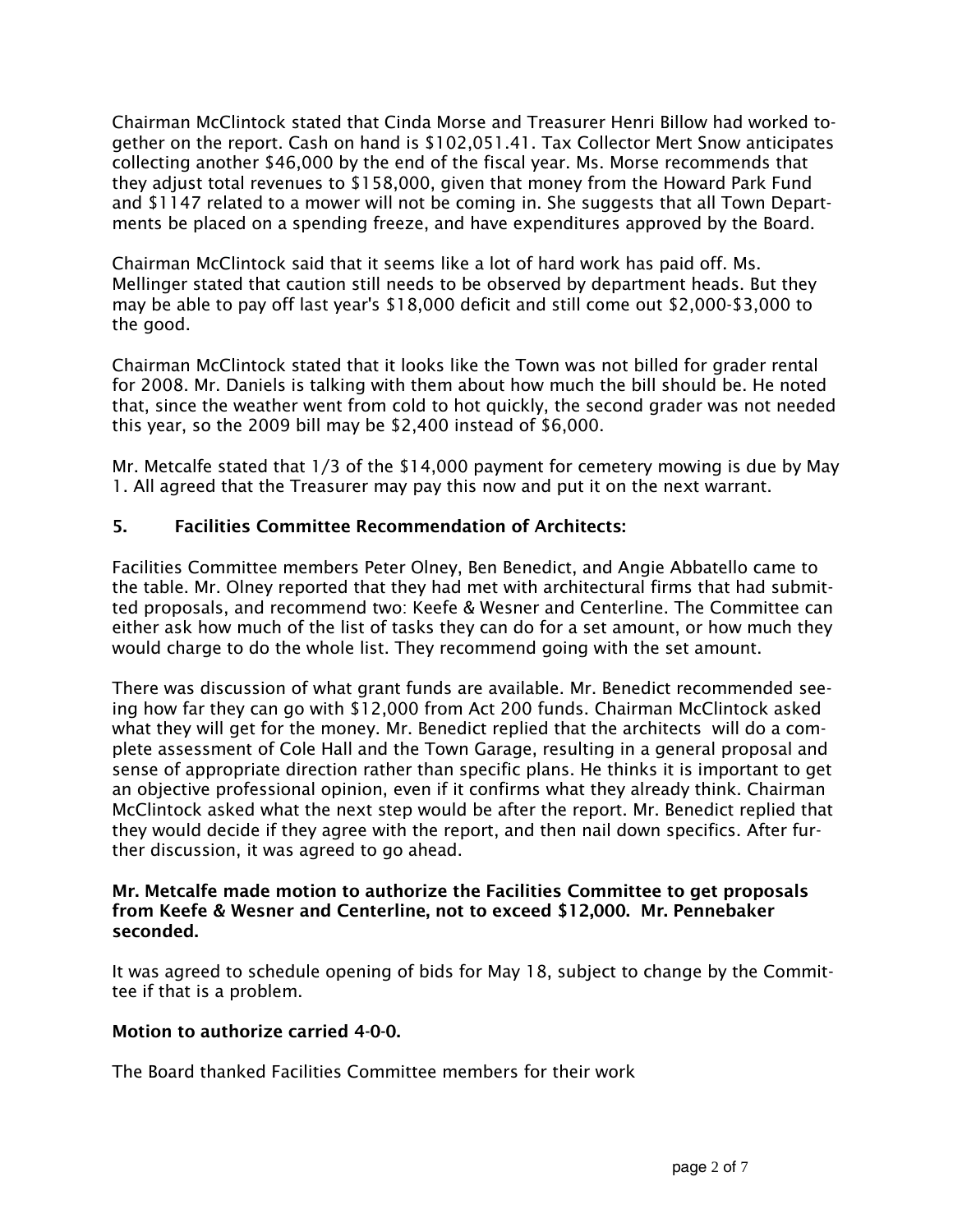# 6. Rental of Cross Land for Town Equipment and Sand/Salt Pile:

Ms. Mellinger reported that she had spoken with Peter Cross, who wants \$200 per month from the Town to store the sand and salt pile on his property adjoining Cole Hall. This would be on a monthly basis for now, than on a six-month basis. She stated that they have also been considering working with Dailey's to find space, and that Mr. Daniels has asked for more time to speak with Dailey's.

She said that Mr. Daniels suggests paying \$200 for May and then seeing how things proceed. He will move the sand pile if necessary, and is hesitant to sign on for six months. Ms. Mellinger recommended following his suggestion. Mr. Metcalfe said that Mr. Daniels should be encouraged to move the sand pile to the transfer station. He recommended paying Mr. Cross for May and June to give the Town some time.

### Mr. Metcalfe made motion to pay Mr. Cross \$200 per month for May and June sand /salt storage on his property. Ms. Mellinger seconded. Motion carried 4-0-0.

Ms. Mellinger will call Mr. Cross to get an invoice.

## 7. Town Plan:

Chairman McClintock stated that one paragraph of the Town Plan, containing language on implementing the gravel study, had not been revised as approved. This language was to have been removed. All agreed that this correction had been approved, and that it was OK to approve the Plan noting the approved correction.

## Ms. Mellinger made motion to approve the Town Plan with the noted correction. Mr. Pennebaker seconded. Motion carried 4-0-0.

Ms. Mellinger thanked the Planning Commission for months of work on the Plan.

# 8. Red Cross Emergency Shelter Contracts:

Chairman McClintock stated that three Red Cross contracts, for Cole Hall, Buck Hill Fire Station, and Depot Road Fire Station, are to be approved.

#### Mr. Metcalfe made motion to approve the Red Cross emergency shelter contracts for Cole Hall, Buck Hill Fire Station, and Depot Road Fire Station. Ms. Mellinger seconded. Motion carried 4-0-0.

#### 9. Vermont Land Trust:

Chairman McClintock stated that the Land Trust would like a letter from the Board in support of the Austin family request for a protective easement, to protect against future development and preserve their property as open land. The letter he sent to Board members may be changed if needed.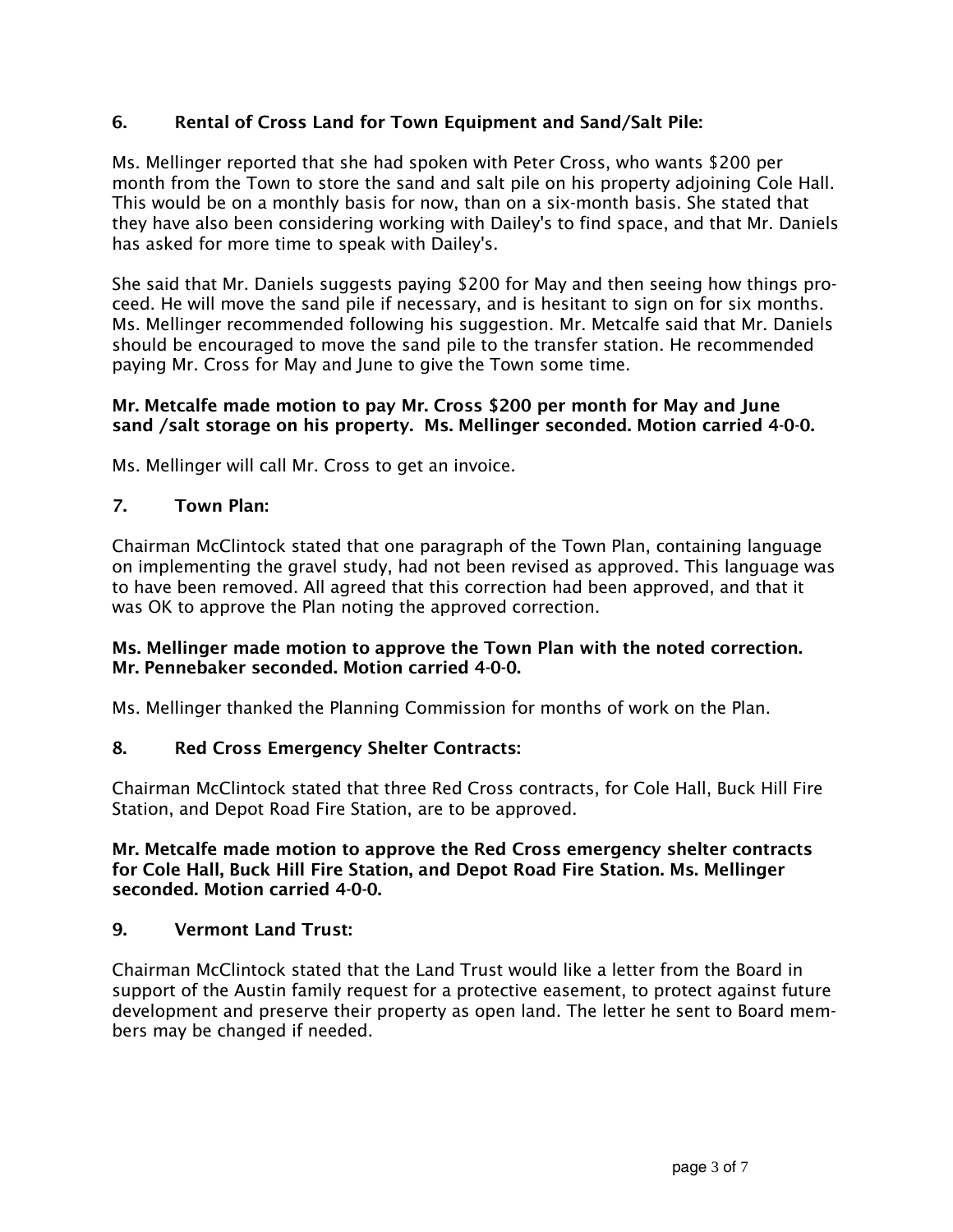Ms. Mellinger made motion to support the Austin family in conveying development rights for their property to the Vermont Land Trust. Mr. Pennebaker seconded. Motion carried 4-0-0.

# 10. Selectboard Goals & Projects for Upcoming Fiscal Year:

Mr. Metcalfe said that he thinks the budget process is way too long, and recommended that department heads meet with Board liaisons rather then the whole Board. Liaisons would then report back. Mr. Metcalfe went over a list of topics that he thinks should be discussed by the Board in advance to make the budget process go more smoothly.

These are: Highway Department sick time/overtime, gravel, sand and salt, new trucks, sand and salt pile, paving, and subcontracting of ditching; Listers sharing of tax maps, reappraisal fund; Cole Hall repairs and maintenance; Animal Control reporting and record keeping; Tree Warden tree maintenance, removal, and planting; Fire Department communications with Board; Street lights; Solid Waste tire removal, Hazardous Waste Day, and Pay as You Throw (PAYT); and Appropriations reporting system. Mr. Metcalfe stated that the appropriations process should require organizations to report what they give to Shaftsbury.

He recommended that the Board take up a couple of these issues at a time between now and October. Chairman McClintock noted that they had made subtle improvements to the budget process last time around. He likes the idea of liaisons facilitating the budget process, but feels that they need to define expectations. Mr. Metcalfe said they should stick to individual liaisons as communicators with department heads, not the entire Board.

Chairman McClintock said that meetings between liaisons and big departments will have to be more frequent. Ms. Mellinger stated that a discussion of health insurance should be added to the list.

Chairman McClintock said he would like to tackle appropriations right away with a survey and letter to organizations. If they do not submit a form by a stated deadline, they will not receive an appropriation. Mr. Metcalfe suggested that this might be something Cinda Morse could do. Chairman McClintock asked if there is another item on the list they can knock off right away. Mr. Pennebaker stated that street lights can be taken off the list because they would not save any money by changing to new street lights.

Mr. Metcalfe suggested that they take on subcontracting of ditching by asking Mr. Daniels to pick an area that needs ditching and compare the road crew's time to an outside bid. Chairman McClintock suggested Shaftsbury Hollow, and Mr. Metcalfe said the Bouplon Four Corners area might be good to look at. The Board will go over the list again when Ms. Morse returns.

# 11. Liaison Assignments:

Chairman McClintock suggested that they do this in Executive Session, Mr. Metcalfe said that he will be meeting with four people next week and would like to delay assignments until after that. Chairman McClintock said that it makes sense to delay, since Ms. Morse is not here either. All agreed.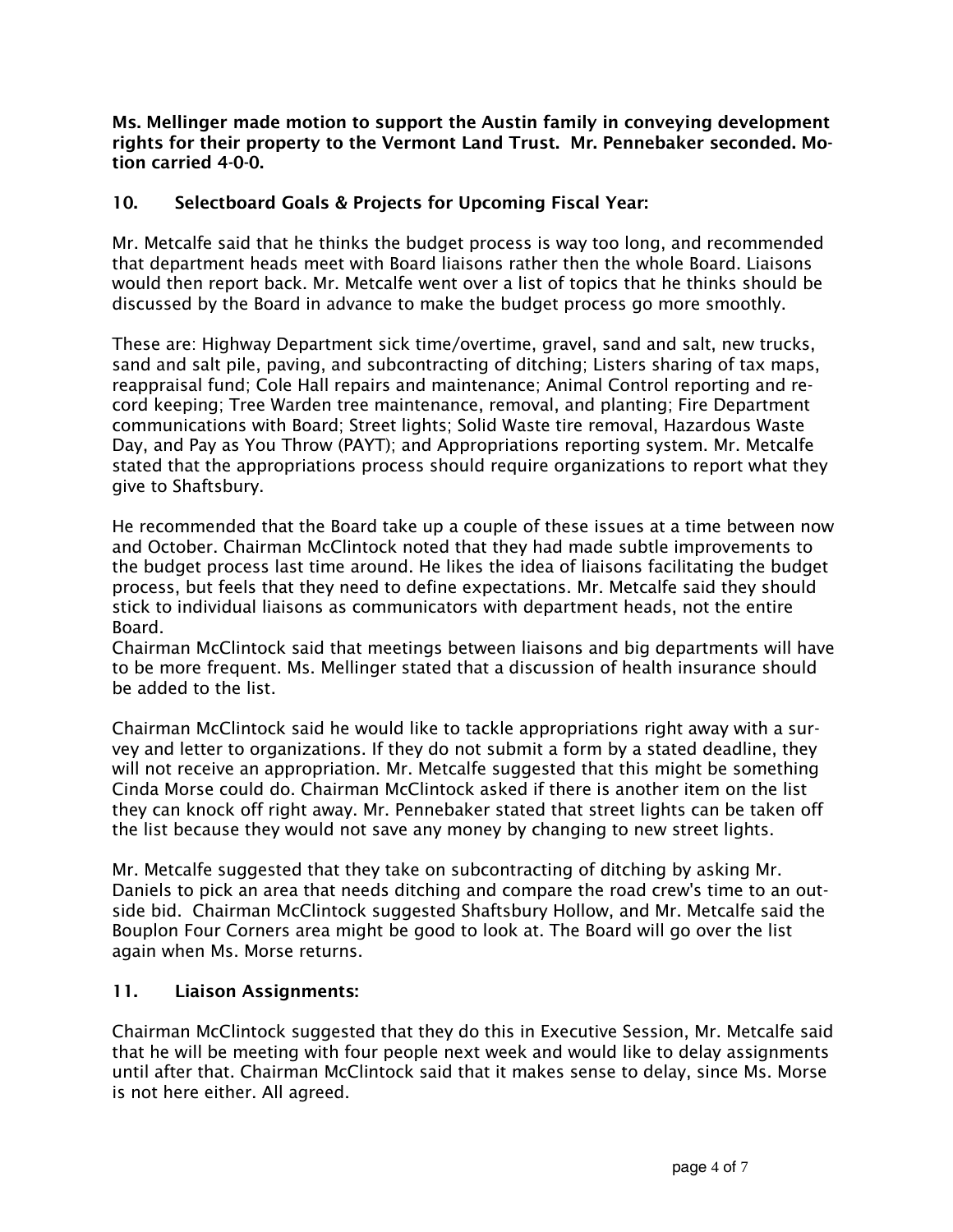## 12. Other Business:

Ms. Mellinger asked about the Clean Harbors contract. Chairman McClintock said he had signed it and specified no latex paint or batteries. There was discussion of who will help Mr. Pennebaker at Hazardous Waste Day.

Mr. Pennebaker reported that he is putting together a broadband survey.

There was a discussion of Planning Commission, Development Review Board (DRB), and Trustees of Public Funds appointments. Mr. Metcalfe and Mr. Pennebaker will communicate to the Planning Commission and DRB tthat members up for renewal don't participate in the decision on appointments. Chairman McClintock asked if the Select Board will meet with new candidates, or leave it up to the other boards.

Mr. Metcalfe noted that at the last Select Board meeting it had been decided to have the boards themselves meet candidates and make decisions. He asked if the Select Board will allow those boards to make the decision, or if the Select Board wants to meet the candidates, or plan a third meeting with both boards. Chairman McClintock asked that they discuss this on Monday because he wants to think about it some more. Ms. Mellinger stated that the other boards should go ahead with their plans, and that it will be a matter of the Select Board's next step.

Chairman McClintock reported that he and Mr. Daniels had met on economic stimulus grants, and they are not happy that VTrans decided to include only federally funded highways. They came up with a project that would qualify, but were too late for the first grant round. The second grant round includes only paving and enhancement grants. The minimum grant amount is \$375,000, so the Town would have to commit \$75,000.

Chairman McClintock asked if they want to commit that much to a project that is not high on the priority list. Board members discussed paving White Creek Road, which would be the only qualifying project. Mr. Metcalfe said it needs to be paved, and they would save \$300,000 if they can do it for \$75,000. Ms. Mellinger recommended applying for the grant. Chairman McClintock noted that it is a very complicated grant process. Ms. Mellinger said they should see what they can do.

Ms. Mellinger said she had talked to Curtis Johnson about the next round of enhancement grants due in October. They may want Board permission to extend the sidewalk around the corner.

#### 13. Minutes:

#### April 20, 2009 minutes

#### Mr. Pennebaker made motion to approve April 20 minutes. Ms. Mellinger seconded.

*Time of adjournment of 9:37 PM was added at the end of the minutes.*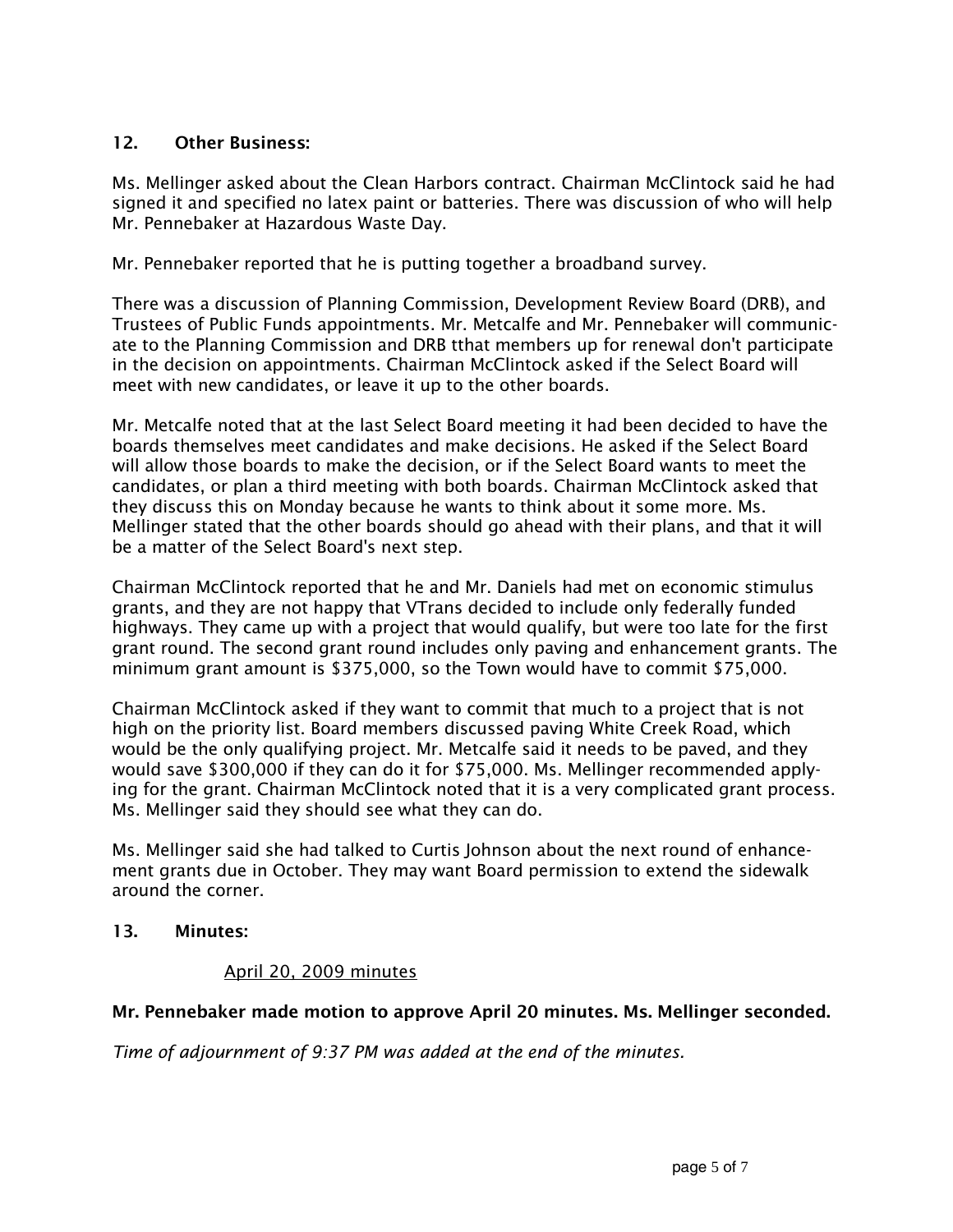### Motion to approve April 20 minutes as amended carried 3-0-1. (Chairman McClintock abstained because he had not attended the meeting.)

Chairman McClintock noted the following corrections to be made to Warrant amounts as listed in the April 20, 2009 minutes:

Warrant 39: \$26,846.00 adjusted to \$26,497.13 Warrant 40: \$22,530.33 adjusted to \$22,088.28 Warrant 41: \$34,611.90 adjusted to \$34,609.01

Ms. Mellinger made motion to amend warrant amounts as listed. Mr. Pennebaker seconded. Motion carried 4-0-0.

#### 14. Warrants:

The following warrants were presented for approval:

Warrant#42R: \$ 4,362.91

Ms. Mellinger made motion to pay Warrant #42R. Mr. Pennebaker seconded. Motion carried 4-0-0.

Warrant#43R: \$ 194.45

Ms. Mellinger made motion to pay Warrant #43R. Mr. Pennebaker seconded. Motion carried 4-0-0.

Check Warrant#43: \$ 9,196.34 (mower service, stone, gravel)

Ms. Mellinger made motion to pay Warrant #43. Mr. Pennebaker seconded. Motion carried 4-0-0.

Payroll Warrant #44: \$ 6,915.41

Ms. Mellinger made motion to pay Warrant PR#44. Mr. Metcalfe seconded. Motion carried 4-0-0.

Payroll Warrant #43: \$6,852.59

Ms. Mellinger made motion to pay Warrant PR#43. Mr. Pennebaker seconded. Motion carried 4-0-0.

12. Other Business (cont'd.):

Ms. Mellinger made motion to authorize Chairman McClintock to hire office help on an as needed basis. Mr. Pennebaker seconded.

Chairman McClintock said he could use help four to eight hours per week.